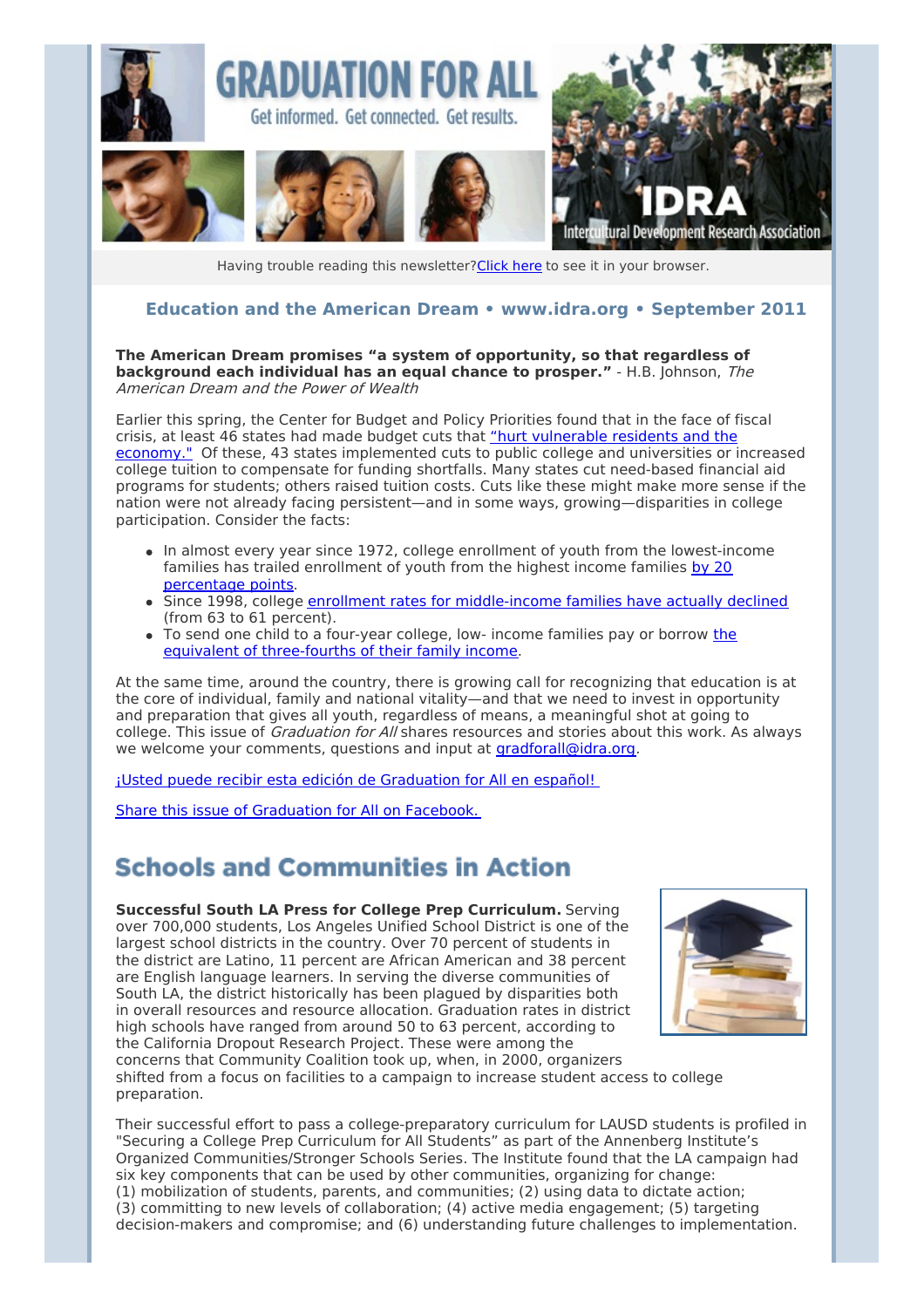To learn more about this and other community-based efforts, visit:

Securing a College Prep [Curriculum](http://newsletter.impulsedevelopment.com/t/r/l/ttjddkk/l/k/) and The Strengths and Challenges of [Community](http://newsletter.impulsedevelopment.com/t/r/l/ttjddkk/l/u/) Organizing as an Education Reform Strategy

**Pell Grant Pulls Through.** It was touch-and-go for the better part of the year for the Pell Grant program, federal aid that annually helps over 9 million students attend college. Fending off budget proposals that would have cut Pell awards by as much as 45 percent, limited eligibility or capped grants at \$3,040 per student, Pell proponents fought for an award that has, since its early years, helped provide a path for millions of low-income, minority first-generation students to go to college. In 2007-08, more than a third of Pell grantees were students whose parents had completed high school or less, according to the National Center for Education Statistics.

This is why thousands of students and families around the country spoke out to preserve Pell grants and are likely to keep fighting for the program. Education Trust gathered some of the stories of why college aid matters so much. Here's one: "I am currently entering into my final year as a student at Howard University, and my life has forever been changed because of my education here. I would not be able to celebrate my soon to be graduation if it were not for Pell Grants."

For more stories, visit [Education](http://newsletter.impulsedevelopment.com/t/r/l/ttjddkk/l/o/) Trust.

For more information on the federal Pell Grant program, visit the [2009-10](http://newsletter.impulsedevelopment.com/t/r/l/ttjddkk/l/b/) End of Year Report published by the U.S. Department of Education Office of Postsecondary Education.

To learn more about trends in Pell funding, visit the National Center on [Education](http://newsletter.impulsedevelopment.com/t/r/l/ttjddkk/l/n/) Statistics (NCES).

**Go Big: Lumina's Goal 2025.** Citing the growth of the knowledge economy and the links between higher education, job creation and prosperity, the Lumina Foundation has proposed a "Big Goal" of increasing the percentage of Americans with high-quality degrees and credentials to 60 percent by the year 2025. Reaching Goal 2025, the foundation asserts, calls on us to increase college participation and attainment for all students and close gaps for underrepresented groups through a three-part strategy: (1) Students are prepared academically, financially and socially for success in education beyond high school; (2) Higher education completion rates improve significantly; and (3) Higher education productivity increases to expand capacity and serve more students. To learn more [about](http://newsletter.impulsedevelopment.com/t/r/l/ttjddkk/l/p/) Goal 2025.

To see snapshots on how each state is currently faring in degree attainment and state-by-state targets to reach a national 60 percent goal, visit A [Stronger](http://newsletter.impulsedevelopment.com/t/r/l/ttjddkk/l/x/) Nation.

**Go Local.** GenTX. Generation Texas (GenTX), which kicked off last year in San Antonio and Fort Worth, is a grassroots project of the Texas Higher Education Coordinating Board (THECB), started with funding from a federal College Access Challenge Grant. GenTX aims to "bring together state and local resources to support Texas public school students and their families in understanding and taking the necessary actions to prepare for, apply to, and secure the necessary financial aid to pursue college or career education beyond high school." Today, Texas trails national average in degree attainment; the state [ranks](http://newsletter.impulsedevelopment.com/t/r/l/ttjddkk/l/m/) 40th in the percentage of 25 to 34 year olds with an AA degree or higher. Analysts project that if the state of Texas were to achieve THCB's Closing the Gaps goals, it could expect to see an [increase](http://newsletter.impulsedevelopment.com/t/r/l/ttjddkk/l/c/) in annual output of \$194.5 billion.

To find out more about the GenTX [campaign.](http://newsletter.impulsedevelopment.com/t/r/l/ttjddkk/l/q/)

# **Toolbox**

**Visit IDRA's award-winning Classnotes Podcast series** for conversations on how high schools can build bridges to college, and how schools, families and youth can partner to help students prepare for and succeed in college.

• In College Access for [Low-Income](http://newsletter.impulsedevelopment.com/t/r/l/ttjddkk/l/a/) and Minority Students, Aurelio Montemayor, M.Ed., director of the IDRA Texas Parent Information and Resource Center, gives examples of how K-12 schools can actively support college access for their students.



• In [College](http://newsletter.impulsedevelopment.com/t/r/l/ttjddkk/l/f/) for All, Nilka Avilés, Ed.D., describes an effort that built relationships between high schools and a local university to remove barriers of schoollevel low expectations, student academic preparation and college-level instruction.

Achieve College ~ A Guide for College Access / ¡Hacia Adelante! ~ Una Guía para [Estudiantes,](http://newsletter.impulsedevelopment.com/t/r/l/ttjddkk/l/z/) Familias y Educadores

This newly-updated bilingual (English/Spanish) guide by Rosana Rodríguez, Ph.D., Nilka Avilés,